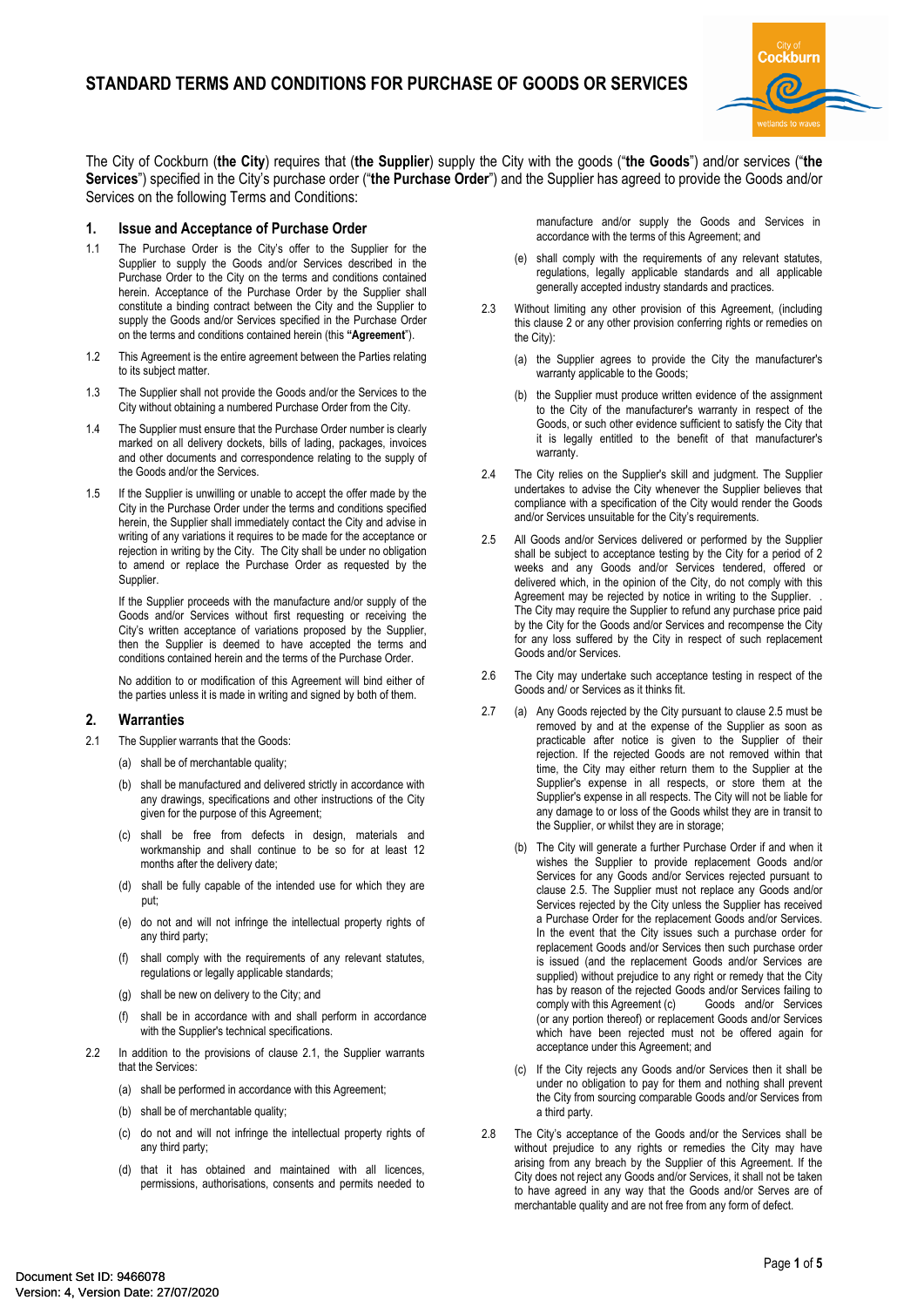

2.9 The Supplier must not replace any Goods and/or Services rejected by the City under this Agreement unless a new Purchase Order is generated in accordance with clause 2.7(b).

#### **3. Price and Payment**

- 3.1 The price payable for the Goods and/or Services shall be that specified on the Purchase Order for the date of delivery of the Goods or the date of commencement of the performance of any Services, unless such price is subject to alteration in accordance with a written agreement setting out a formula agreed in writing by the parties.
- 3.2 The price set out in the Purchase Order is all-inclusive and is the total amount payable by the City (subject to this Agreement) under this Agreement and (without limitation) includes all taxes, duties, charges, levies and fees payable on or in respect of the Goods and the Services. The City shall not be liable for additional costs or charges or an increase in price unless accepted by it in writing (in its total discretion) prior to the specified delivery date of the Goods or prior to the specified commencement date of any Services involving such increased cost or charges or price.
- 3.3 The price specified in the Purchase Order shall include all packaging, storage, handling and delivery charges.
- 3.4 The Supplier must furnish the City with an invoice which complies with the "*A New Tax System (Goods and Services Tax) Act 1999"*  (and any legislation substituted for, replacing or amending that Act):
	- (a) For Services Monthly in arrears specifying the City's Purchase Order number, setting out the amount the Supplier asserts is payable by the City , and the basis for its calculation.
	- (b) For Goods
		- (i) in respect of each consignment of Goods delivered;
		- (ii) as soon as practicable after and in any event within seven (7) days of each delivery of the Goods; and
		- (iii) specifying the City's Purchase Order number, the amount due to the Supplier, the date of delivery of the Goods to which the invoice relates, a description (including the quantity) of the Goods delivered (by item if applicable) and the Supplier's address for payment.
- 3.5 Unless otherwise agreed between the Supplier and the City in writing, amounts payable by the City pursuant to an invoice rendered in accordance with this Agreement shall be paid by the City no later than thirty (30) days from the date of invoice provided that the Goods and/or Services have been accepted by the City and that the Supplier has complied with this Agreement in all respects. The City's accounts payable section must receive all invoices in a timely manner after the supply and/or completion of the works in order for payment to be made in accordance with this clause. In the event that the City has a bona fide dispute in relation the contents of any invoice issued by the Supplier then the City shall bring notice of such dispute to the attention of the Supplier within fourteen (14) days of receipt of the invoice. The City shall not be required to pay the invoice until the parties have reached agreement in relation to the dispute or until the Supplier shall have obtained a judgment against the City in respect of that amount (whichever occurs first).

In addition, the City may withhold payment of the amount charged for Services performed, or any instalment of that amount, if the Supplier's performance of the Services is unsatisfactory, or if the Supplier is in breach of this Agreement.

- 3.6 The tax invoice provided by the Supplier pursuant to this Agreement shall show the GST component charged by the Supplier as a separate amount.
- 3.7 If the Supplier does not provide its Australian Business Number (ABN) or has provided in lieu of an ABN a Statement by the Supplier, on any invoice issued pursuant to this Agreement, then the City may withhold 49% of the payment and remit it to the Australian Tax Office (ATO) as required by legislation.
- 3.8 The City shall pay the Supplier by Electronic Funds Transfer.
- 3.9 The City's preferred method of lodgement of any invoice is electronically by email to the following email address: [supplierinvoice@cockburn.wa.gov.au](mailto:supplierinvoice@cockburn.wa.gov.au).

Alternatively, invoices shall be mailed to the following address: City of Cockburn, Attention: Accounts Payable, PO Box 1215, Bibra Lake DC WA 6965.

Under no circumstances shall the Supplier attach an invoice(s) to the Goods being delivered nor hand deliver, fax, email or mail any invoice(s) to any other business / service unit than the City of Cockburn Accounts Payable service unit. Failure to comply with these requirements may result in the possible loss or misplacement of an invoice(s) and the subsequent delay in the payment of the account(s) for which the City shall not be deemed liable. No late payment penalty shall apply.

# **4. Delivery**

4.1 The Goods shall be delivered on the date specified in the Purchase Order (**the "Delivery Date"**). The City may require that all Goods ordered for a specified Delivery Date is delivered at the same time or it may accept delivery in part from time to time such acceptance to be completely within the City's discretion.

The Supplier must perform the Services for the City by no later than the date specified in the Purchase Order.

- 4.2 Subject to clause 5.2 and subject to the City's right to reject any defective Goods or Services, title shall pass to the City on delivery or its agent at the nominated place of delivery. The Goods will be deemed to have been delivered only when they have been delivered and unloaded at the nominated delivery point in accordance with the requirements of this Agreement.
- 4.3 The Supplier shall pack the Goods to ensure that no loss or damage results from weather or transportation.

The City shall specify the method of delivery required at the time of placing of the Purchase Order. Where the Supplier arranges transportation of the Goods, (regardless of whether the carrier is nominated by the City or not), risk remains with the Supplier until the Goods are delivered to the nominated place of delivery.

## **5. Timeliness**

- 5.1 Time is of the essence in the performance of the obligations under this Agreement. Subject to clause 5.4, the Supplier acknowledges that the City may reject part or all of any shipment of Goods received outside the Delivery Date and charge the Supplier with any loss or expense sustained as a result of the Supplier's failure to deliver as agreed. Without prejudice to the foregoing, if any circumstances arise which may delay the delivery of the Goods, the Supplier shall immediately notify the City of the circumstances and propose a revised Delivery Date which the City may elect to agree or not agree to, at its own discretion. The exercise by the City of its rights under this clause shall be without prejudice to any claim for damages or other rights it may have against the Supplier.
- 5.2 The Supplier acknowledges that the City may reject any Goods if the Supplier does not provide the Goods within the date specified on the Purchase Order and the City shall not be liable to pay for any Goods which are delivered outside of the Delivery Date (unless each of the parties have agreed in writing to extend the date). Any Goods rejected by the City pursuant to clause 2.5 must be removed by and at the expense of the Supplier as soon as practicable after notice is given to the Supplier of their rejection.
- 5.3 The Supplier acknowledges that the City may reject any Services if the Supplier does not provide the Services within the date specified on the Purchase Order and the City shall not be liable to pay for any Services which are delivered outside of the Delivery Date (unless each of the parties have agreed in writing to extend the date). The City may make good or engage another contractor to make good the Services whereupon the contract price payable shall be reduced by the extra costs the City incurs as a result of making good those Services.
- 5.4 The Supplier must not replace any Goods and/or Services rejected by the City under this Agreement unless a new Purchase Order is generated in accordance with clause 2.7(b).
- 5.5 The City shall not reject any Goods and/or Services delivered outside the Delivery Date in circumstances where the inability of the Supplier to deliver on that date is solely due to the City's inability to grant access to the delivery site.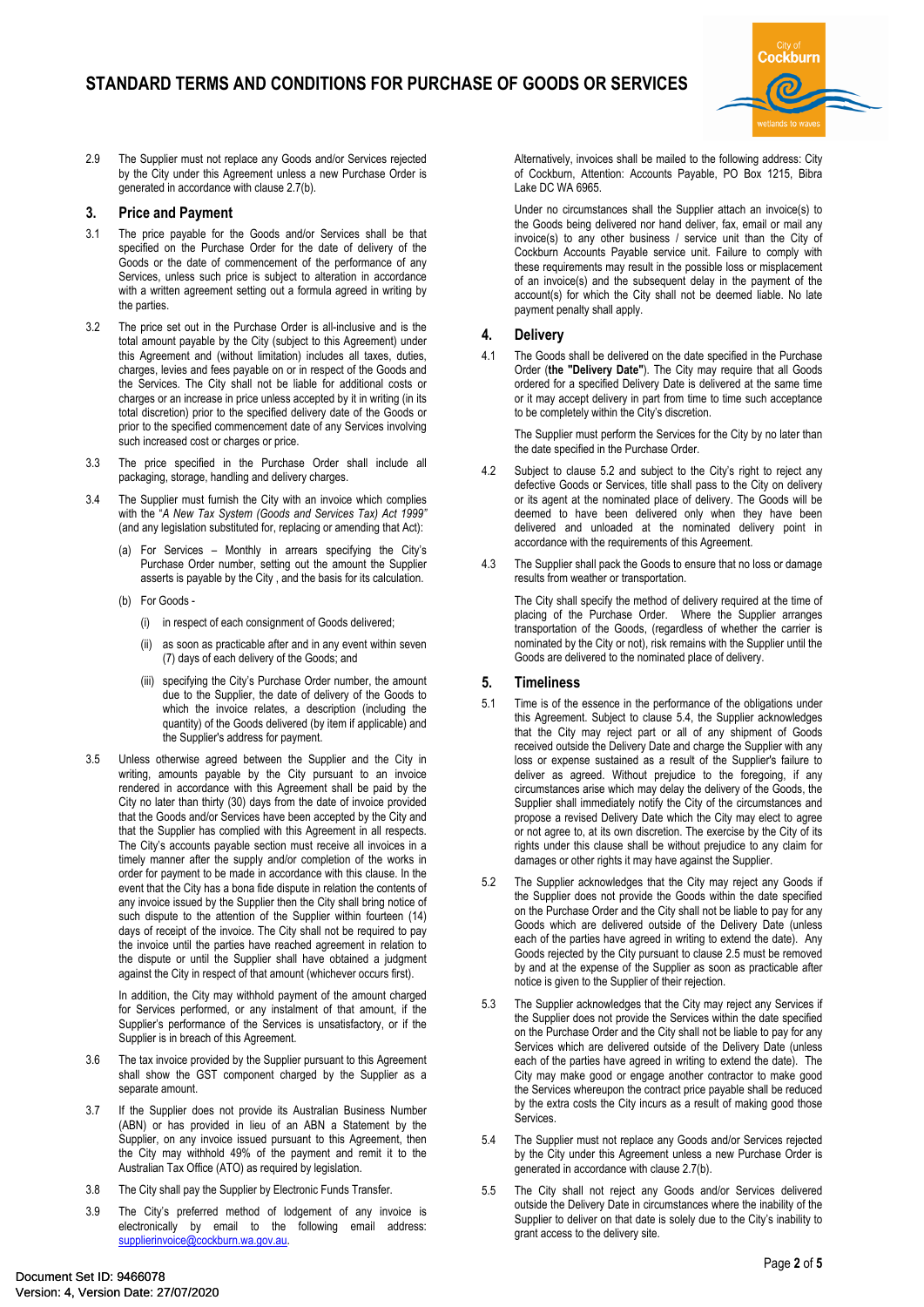

# **6. Inspection**

- 6.1 On request and after being given reasonable notice, the Supplier shall arrange for the City's representative to have access to the premises or processes of the Supplier (or any of the Supplier's subcontractors which the City has permitted to undertake works pursuant to this Agreement) for the purposes of inspecting any materials, Services, work in progress or finished Goods being supplied to or manufactured for the City.
- 6.2 Such inspection shall not be deemed to be acceptance by the City of quality or fitness for purpose of the materials, work, Services or Goods inspected or affect any obligation of the Supplier under this Agreement.
- 6.3 When carrying out any inspection, the City shall comply with all internal procedures and policies of the Supplier which are notified to it in writing relating to the health and safety of the work place of the Supplier.

#### **7. Indemnities**

- 7.1 The Supplier shall indemnify and keep indemnified the City from and against any liabilities, damages, remedies, losses, penalties, fines, costs, expenses (including reasonable legal fees and expenses), demands, claims and proceedings of any nature incurred by the City and arising directly or indirectly out of or in connection with:
	- any claim or suit for alleged infringement of patents or copyright relating to any use or sale of Goods or Services hereunder and will assume the defence of any and all such suits and will pay all costs and expenses incidental thereto;
	- (b) the failure of the Goods or Services to conform to or fulfil any term or condition of this Agreement; or
	- (c) the Supplier's performance or non-performance (including the performance or non-performance of any of the Supplier's employees, contractors or agents) of this Agreement including claims for personal injuries, death and property loss or damage and the claims or liens of workmen or suppliers of Goods, except where such injury, death, damage or loss arises solely from the wilful misconduct of the City or the City's employees or agents.

#### **8. Notices**

Any notice in connection with this Agreement shall be deemed to be sufficiently given if sent by facsimile to the facsimile number provided by each party for that purpose or delivered to either party personally or by forwarding the same to either party by pre-paid letter post, or addressed to or delivered at the registered office of the relevant party. E-mail notifications will be valid if they can be demonstrated to the satisfaction of the City to be reliable, accurate and authentic.

## **9. Site Work**

- 9.1 Where the Supplier, its employees, contractors or agents:
	- (a) provides work in connection with the installation or fitting of the Goods,
	- (b) perform Services, or
	- (c) where the Supplier, its employees, contractors or agents enter upon the City's premises, in each case, the Supplier shall, and shall procure that its employees, agents and contractors shall:
		- (i) perform all work in a proper and workmanlike manner and in strict accordance with any drawings, specifications and instructions;
		- (ii) perform all work so as not to impede, or interfere with any activities being carried out on the City's premises;
		- (iii) comply with the City's safety regulations, relevant Australian Standards and the City's directions, and orders in regard thereto;
		- (iv) provide at their own expense (except where otherwise specified) all labour, tools, equipment and material necessary to complete the work;
		- (v) enter upon the City's premises at their own risk; and

(vi) carry out all inductions required by the City (whether online or site specific).

## **10. Defects Liability Period**

- 10.1 For Purchase Orders for the supply and installation of Goods and/or the supply of Services, the Supplier, at its cost, if required to do so by the City, shall rectify any omission or defect in the Goods and/or the Services under this Agreement existing at the date of completion or which becomes apparent prior to the expiration of the period of one year following delivery of the Goods and/or Services (**the Defects Liability Period**).
- 10.2 If the work of rectification is not commenced or completed as required by the City, the City may have the work of rectification carried out at the Supplier's expense (but without prejudice to any other rights the City may have), and the cost of rectification incurred by the City shall be a debt due from the Supplier. The City may setoff the amount of that debt due against any future obligations to pay money to the Supplier.
- 10.3 Where the Contractor has made good any defective Goods or Service under this clause 10, those Goods and/or Services will be subject to the same Defects Liability Period as the original Goods and/or Services, from the date the Supplier made good the defective Goods or Services (as applicable).

#### **11. Insurance**

- 11.1 The Supplier warrants that it has obtained and maintains throughout the duration of this Agreement (including any Defects Liability Period) all applicable insurance cover(s) required by Australian law (Municipal, State and Commonwealth) and by this agreement including but not limited to the following:
	- (a) Goods in transit

Transit and Material Damage Insurance for the Goods' purchase value (including freight and other charges), up until title and risk in the Goods pass to the City; and

- (b) Site works:
	- (i) Public and Products Liability Insurance with a minimum limit of not less than ten (10) million dollars (\$10,000,000) for any one occurrence;
	- (ii) Workers Compensation and Employers Liability Insurance in accordance with the law of the State in which the work is performed. Such insurance shall be unlimited in respect to common law liability; and
	- (iii) Motor Vehicle Third Party Injury and Property Damage with a minimum limit of not less than ten (10) million dollars (\$10,000,000) for any one occurrence.
- 11.2 Where this Agreement includes the provision of Services such insurances shall include:
	- (a) a Cross Liability clause noting the City for its rights and interests;
	- (b) a Principal's Indemnity clause noting the City as Principal; and
	- (c) a waiver of subrogation in favour of the City.
- 11.3 Where such Services referred to in clause 11.2 include the giving of professional advice or instruction, design, formula or specification, the Supplier shall effect Professional Indemnity insurance with a minimum cover of not less than one (1) million dollars (\$1,000,000) for any one claim.
- 11.4 As and when requested by the City, the Supplier shall provide copies of the policies of insurance (Certificates of Currency) the Supplier is required to effect and evidence to the City's satisfaction of their currency.
- 11.5 If the Supplier fails to effect or maintain any such insurance as specified above, the City may effect or maintain such insurance and recover from the Supplier as a debt or set off against any amount payable to the Supplier, any premium so paid by the City.
- 11.6 If the City permits the Supplier to subcontract the provision of any Goods and/or Services, then the Supplier shall ensure that any relevant subcontractor shall obtain and maintain insurances which comply with the requirements of this clause.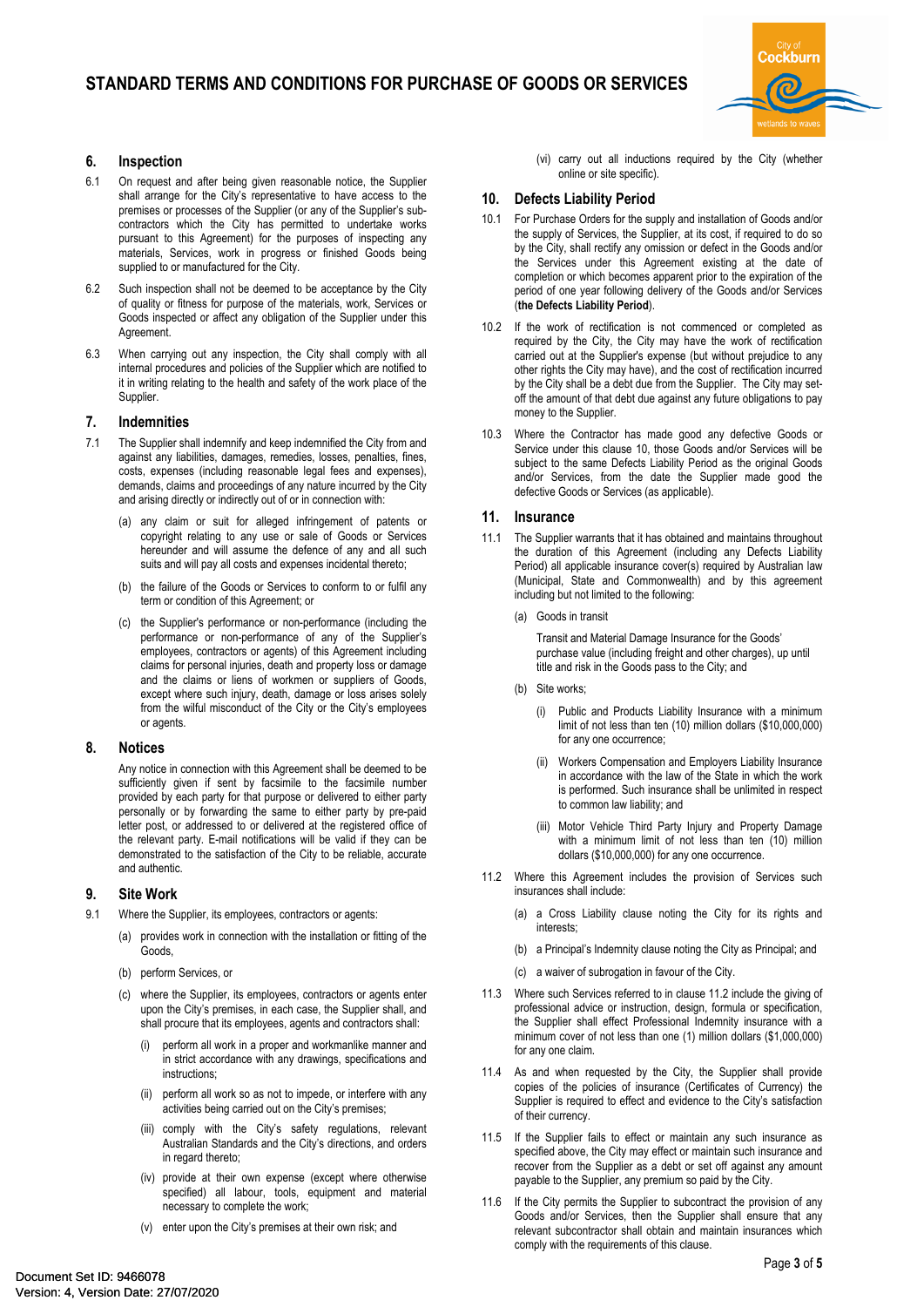

# **12. Termination**

- 12.1 Without prejudice to any other rights and remedies it has under this Agreement or otherwise, and subject to the obligations of the parties to first negotiate in good faith if a Force Majeure Event occurs under clause 15, the City may, at any time, by giving not less than 30 days written notice to the Supplier, terminate the Contract.
- 12.2 The City may, without prejudice to any other rights or remedies hereunder, forthwith terminate this Agreement by notice in writing if the Supplier:
	- (a) is in default of any term or condition of this Agreement
	- (b) stops or suspends or threatens to stop or suspend payment of all or a class of its debts;
	- (c) is insolvent within the meaning of the Bankruptcy Act 1966 or the Corporations Act 2001;
	- (d) must be presumed by a court to be insolvent by reason of the Bankruptcy Act 1966 or the Corporations Act 2001;
	- (e) has an administrator appointed over all or any of its assets or undertaking;
	- has a controller within the meaning of section 9 of the Corporations Act 2001 (Cth) or similar officer appointed to all or any of its assets or undertaking; or
	- (g) has an application or order made, proceedings commenced, a resolution passed or proposed in a notice of meeting, an application to a court made or other steps taken against or in respect of it (other than frivolous or vexatious applications, proceedings, notices or steps) for its bankruptcy, winding up, deregistration or dissolution or for it to enter an arrangement, compromise or composition with or assignment for the benefit of its creditors, a class of them or any of them and any such application, order or proceeding is not withdrawn within twentyone (21) days.
- 12.3 If this Agreement is terminated for any reason and the Goods to be supplied under this Agreement are of standard stock of the Supplier, then the City may cancel any Purchase Order so far as it relates to any unshipped or undelivered portion of Goods without further obligation hereunder, except payment (subject to the other terms hereof) for the Goods shipped or delivered prior to termination.
- 12.4 If this Agreement is terminated for any reason and the Goods or Services to be manufactured to the City's Purchase Order specifies or requires the Supplier to install or fit Goods, then at any time prior to completion of the Services/delivery of the Goods, unless the City expressly agrees otherwise in writing, the Supplier shall stop all work hereunder and the obligations of and only obligation of the City in relation to those unperformed Goods and/or Services shall be limited to an amount equal to:
	- (a) the completed pro-rata amount of the contract price specified in the Purchase Order; and
	- (b) five percent (5%) of the amount calculated in (a).

The amount described in paragraph (a) shall be agreed (in writing) by both parties and shall reflect the amount completed or committed at the date of termination provided that at such date the Supplier is not in breach of any of these terms or conditions, and provided further that such amount shall not exceed the total contract price under the Purchase Order nor provide for any amount for anticipated profit for performance not rendered or for any amount for consequential loss or damage.

12 5 Termination of this Agreement does not affect any accrued rights or remedies of either party.

#### **13. Sourcing alternative Good or Services**

13.1 If the City terminates this Agreement for cause under clause 12.3 and acquires the Goods and/or Services (or their nearest reasonably available substitute) from a third party(s) then any additional cost to the City of acquiring substitute Goods and/or Services from a third party will be an amount due by the Supplier to the City immediately upon the City making demand for that amount. The City may set-off the amount of that debt due against any future obligations to pay money to the Supplier.

# **14. Intellectual Property Rights**

- 14.1 Where this Agreement includes the provision of Services involving the preparation or provision of any design, formula, specification or drawings, the Supplier agrees to assign to the City absolutely:
	- (a) the copyright subsisting in any work created by the Supplier or any of its employees, agents or contractors in the course of the Services and which is the subject of copyright; and
	- (b) all rights in respect of any practice, concept, product, and process design the Supplier or any of its employees, agents or contractors creates, develops, discovers or first reduces to practice in the course of the Services and in respect of which intellectual property rights are capable of being protected or registered.

The Supplier agrees to sign all documents and do all acts and things necessary to ensure that legal ownership of copyright and other intellectual property rights vests in the City.

14.2 Any design, formula, specification, drawings or other documents or information made available by the City for use by the Supplier for the purposes of this Agreement always remains the property of the City. This Agreement does not give the Supplier any right, title or interest in the City's documents or information and the Supplier must use the City's documents and information solely for the purpose of providing the Goods and/or Services to the City under the terms of this Agreement.

## **15. Force Majeure**

- 15.1 In this Agreement, a "Force Majeure Event" means any of the following circumstances not in a party's reasonable control (**Affected Party**), which could not have been prevented, overcome or remedied (including by the payment of reasonable sums of money) by the exercise by the Affected Party of a standard of foresight, care and diligence consistent with that of a prudent and competent person under those circumstances:
	- (a) acts of God, flood, drought, earthquake or other natural disaster;
	- (b) epidemic or pandemic;
	- (c) a general strike or industrial action of Western Australia of wide application, which did not arise at the Supplier's premises and was not caused by the Supplier;
	- (d) terrorist attack, civil war, civil commotion or riots, war, threat of or preparation for war, armed conflict, imposition of sanctions, embargo or breaking off of diplomatic relations; or
	- (e) nuclear, chemical or biological contamination, or sonic boom.
- 15.2 The Affected Party will use all reasonable endeavours to avoid or remove the circumstances constituting the Force Majeure Event and to mitigate the effect of the Force Majeure Event, provided that in relation to strikes, no party shall be obliged to pay undue amounts or accept commercially unreasonable terms in order to settle the relevant strike.
- 15.3 A party that becomes aware of any matter likely to constitute Force Majeure Event affecting its obligations will as soon as practicable give notice (**Notice**) of that fact, and of all relevant particulars, to the other party and the parties will consult in good faith for a period of not less than 2 weeks to assess the Force Majeure Event and possible ways in which the Force Majeure Event might be avoided or its affect mitigated; and
	- (a) if the parties are not able to reach agreement acceptable to both of them within the 2 week period then the City may exercise its right to terminate this Agreement without cause and/or source comparable Goods and/or Services form a third party; and
	- (b) if the parties are able to reach an acceptable agreement within the 2 week period (or such longer period as the parties may agree in the circumstances) then for the duration of the Force Majeure Event, the rights and obligations of the parties under this Agreement shall be suspended in whole or in part to the extent that the ability of the Affected Party to perform any of its relevant obligations under this Agreement is materially and adversely affected by the Force Majeure Event.